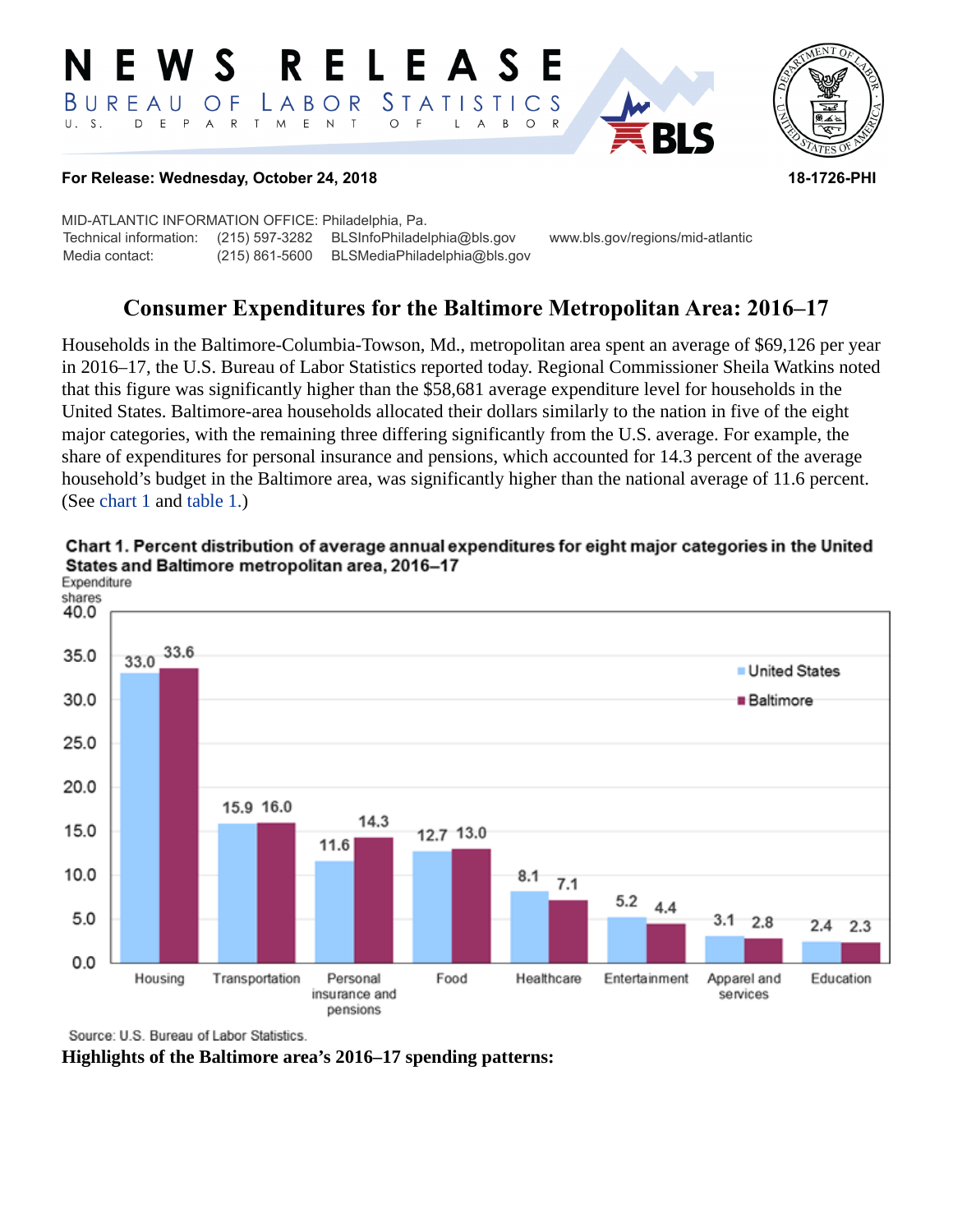- **Housing**: This was the largest expenditure category for Baltimore-area households and averaged \$23,247. Housing accounted for 33.6 percent of the area's household budget, not significantly different from the 33.0-percent U.S. average. (See [table 1](#page-3-0).) Housing expenditure shares among the 22 published areas nationwide ranged from 41.2 percent in San Francisco to 31.2 percent in Detroit. (See [table 2](#page-4-0).)
- **Transportation**: A Baltimore-area household spent 16.0 percent of its budget on transportation, not significantly different from the national average of 15.9 percent. Of the \$11,049 in annual transportation expenditures in Baltimore, 92.3 percent was spent buying and maintaining private vehicles; this compared to the national average of 92.8 percent.
- **Personal insurance and pensions**: Baltimore households spent 14.3 percent of their annual budget on personal insurance and pensions, the third-largest expenditure category for the area's consumer units. The portion a local-area household spent on personal insurance and pensions was significantly above the national average of 11.6 percent.
- **Food:** The portion of a Baltimore household's budget spent on food, 13.0 percent, was not significantly different from the 12.7-percent U.S. average. Baltimore-area households spent \$4,521 or 50.4 percent, of their food dollars on food away from home and \$4,443 (49.6 percent) on food at home. The average U.S. household spent 56.3 percent of its food budget on food at home and 43.7 percent on food away from home.

# **Technical Note**

Data in this release are from the Consumer Expenditure Survey (CE), which the U.S. Census Bureau conducts for the U.S. Bureau of Labor Statistics. The data in this release were averaged over a 2-year period, 2016 and 2017.

A household in the CE survey is defined as a consumer unit which includes families, single persons living alone or sharing a household with others but who are financially independent, or two or more persons living together who share expenses. The terms household or consumer unit are used interchangeably for convenience.

Differences in spending among metropolitan areas may reflect differences in the cost of living, but they also may reflect other causes. Spending differences may result from different consumer preferences or variations in demographic characteristics, such as household size, age, or income levels. However, expenditure shares, or the percentage of a household's budget spent on a particular category, can be used to compare spending patterns across areas. Sample sizes for the metropolitan areas are much smaller than for the nation, so the U.S. estimates and year-to-year changes are more reliable than those for the metropolitan areas. Users should also keep in mind that prices for many goods and services have changed since the survey was conducted.

A value that is statistically different from another does not necessarily mean that the difference has economic or practical significance. Statistical significance is concerned with our ability to make confident statements about a universe based on a sample. A large difference between two values may not be statistically significant, while a small difference could be significant; both the sample size and the variation among the values in the sample affect the relative error of the estimates.

For additional technical and related information, see [www.bls.gov/opub/hom/homch16.htm](https://www.bls.gov/opub/hom/homch16.htm). Data for the nation, the four geographic regions of the U.S., and 22 metropolitan areas nationwide are available at [www.bls.gov/cex/tables.htm.](https://www.bls.gov/cex/tables.htm) Metropolitan definitions used in the survey are available at [www.bls.gov/cex/](https://www.bls.gov/cex/ce_msa_201516.htm) [ce\\_msa\\_201516.htm](https://www.bls.gov/cex/ce_msa_201516.htm).The metropolitan area discussed in this release is the Baltimore-Columbia-Towson, Md.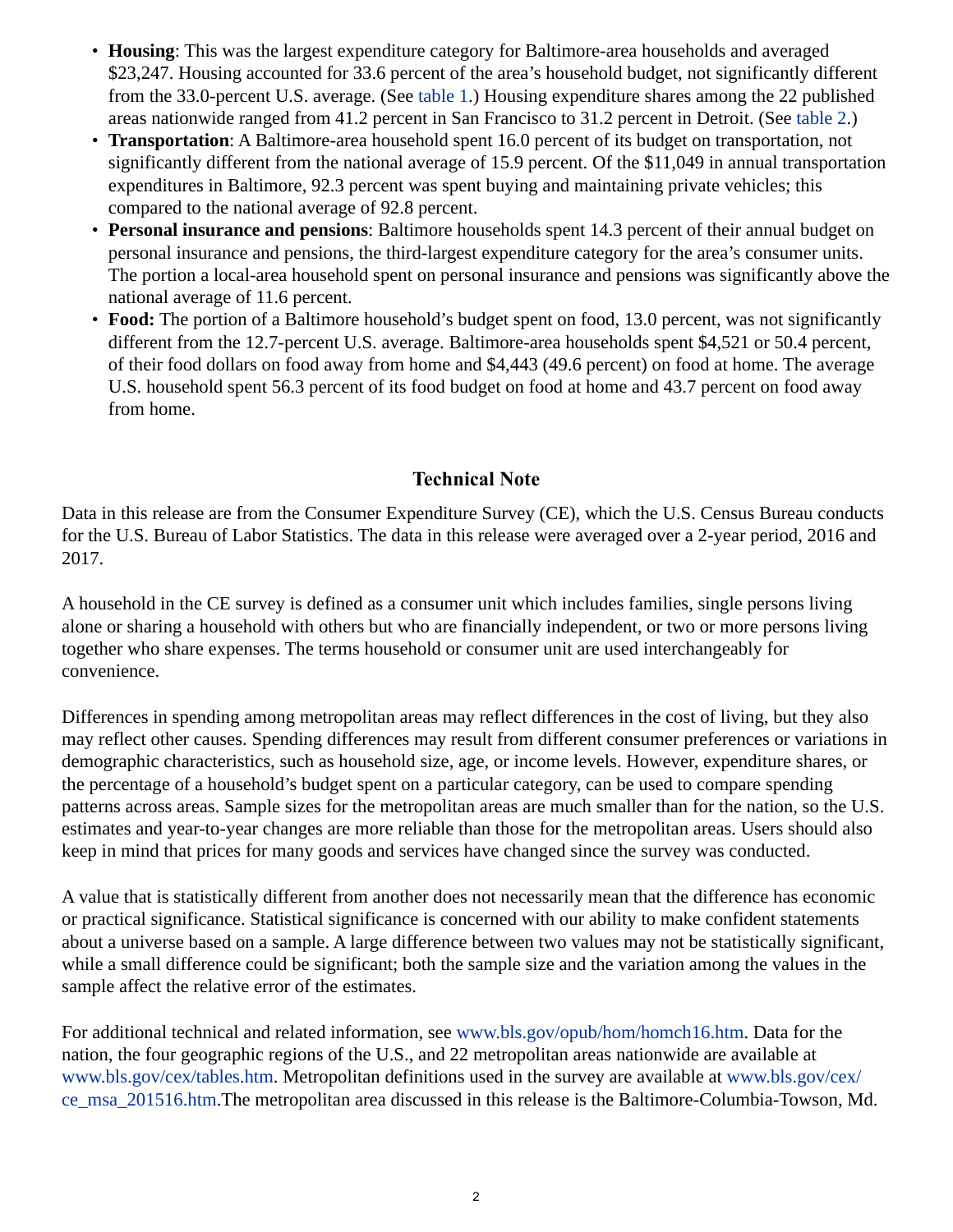Metropolitan Statistical Area, which comprises Anne Arundel, Baltimore, Carroll, Harford, Howard, and Queen Anne's Counties and Baltimore City in Maryland. Metropolitan area news releases for the Consumer Expenditure Survey are available at [www.bls.gov/regions/consumerspending.htm.](https://www.bls.gov/regions/consumerspending.htm)

Information in this release will be made available to sensory impaired individuals upon request. Voice phone: 202-691-5200; Federal Relay Service: 800-877-8339.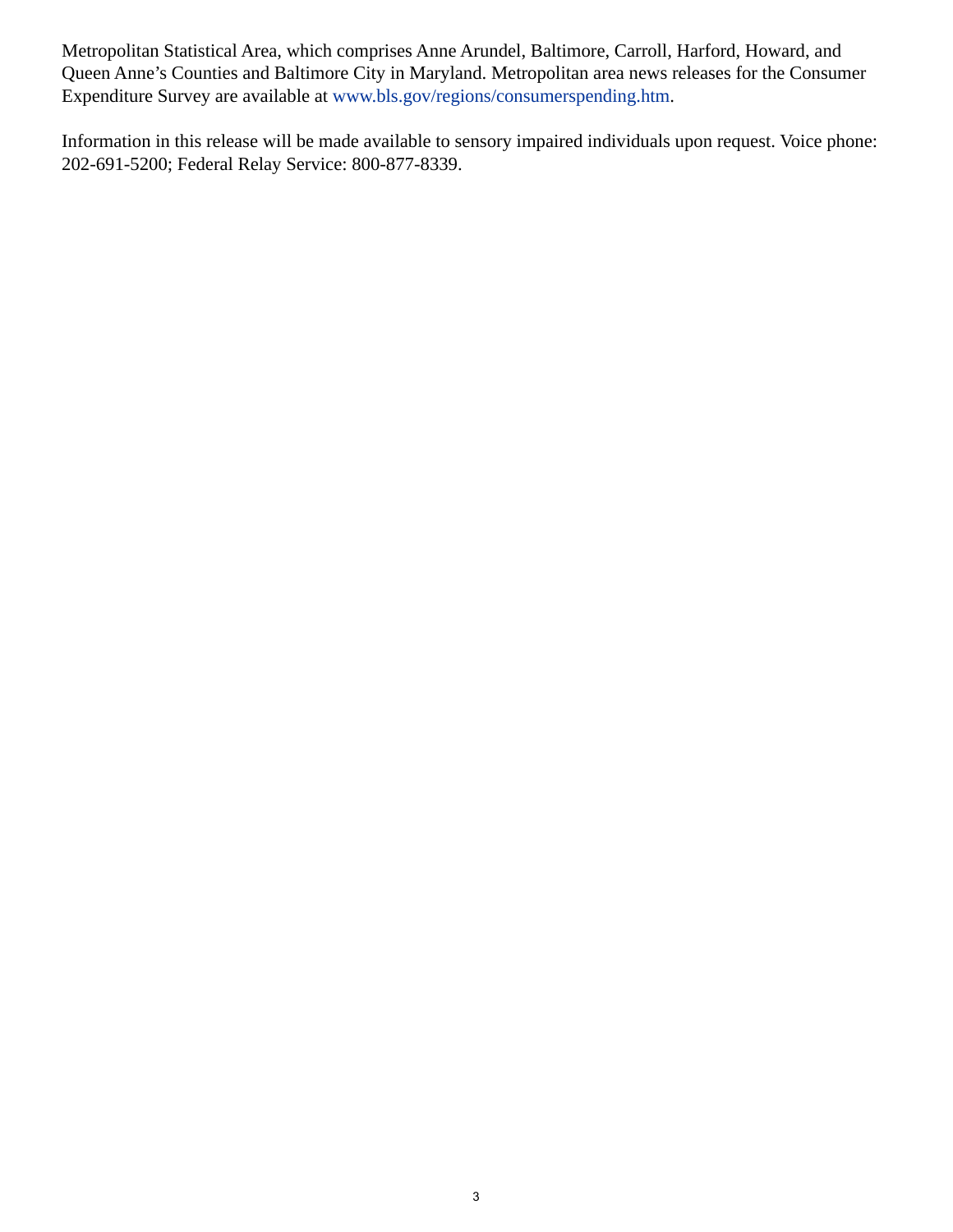## <span id="page-3-0"></span>Table 1. Average annual expenditures, characteristics, and percent distributions, United States and Baltimore metropolitan area, 2016-17

| Category | United<br><b>States</b> | <b>Baltimore</b> |
|----------|-------------------------|------------------|
|          |                         |                  |
|          | \$74,118                | \$91,988         |
|          | 50.9                    | 52.1             |
|          |                         |                  |
|          | 2.5                     | 2.5              |
|          | 0.6                     | 0.6              |
|          | 0.4                     | 0.4              |
|          | 1.3                     | 1.4              |
|          | 1.9                     | 1.9              |
|          | 63                      | 70               |
|          | \$58,681                | \$69,126*        |
|          |                         |                  |
|          | 100.0                   | 100.0            |
|          | 12.7                    | 13.0             |
|          | 0.9                     | 1.0              |
|          | 33.0                    | 33.6             |
|          | 3.1                     | 2.8              |
|          | 15.9                    | 16.0             |
|          | 8.1                     | $7.1*$           |
|          | 5.2                     | $4.4*$           |
|          | 1.3                     | 1.2              |
|          | 0.2                     | 0.2              |
|          | 2.4                     | 2.3              |
|          | 0.6                     | $0.4*$           |
|          | 1.7                     | 1.3              |
|          | 3.4                     | $2.2*$           |
|          | 11.6                    | $14.3*$          |

Note: An asterisk (\*) represents a statistically significant difference from the U.S. average at the 95-percent confidence level.